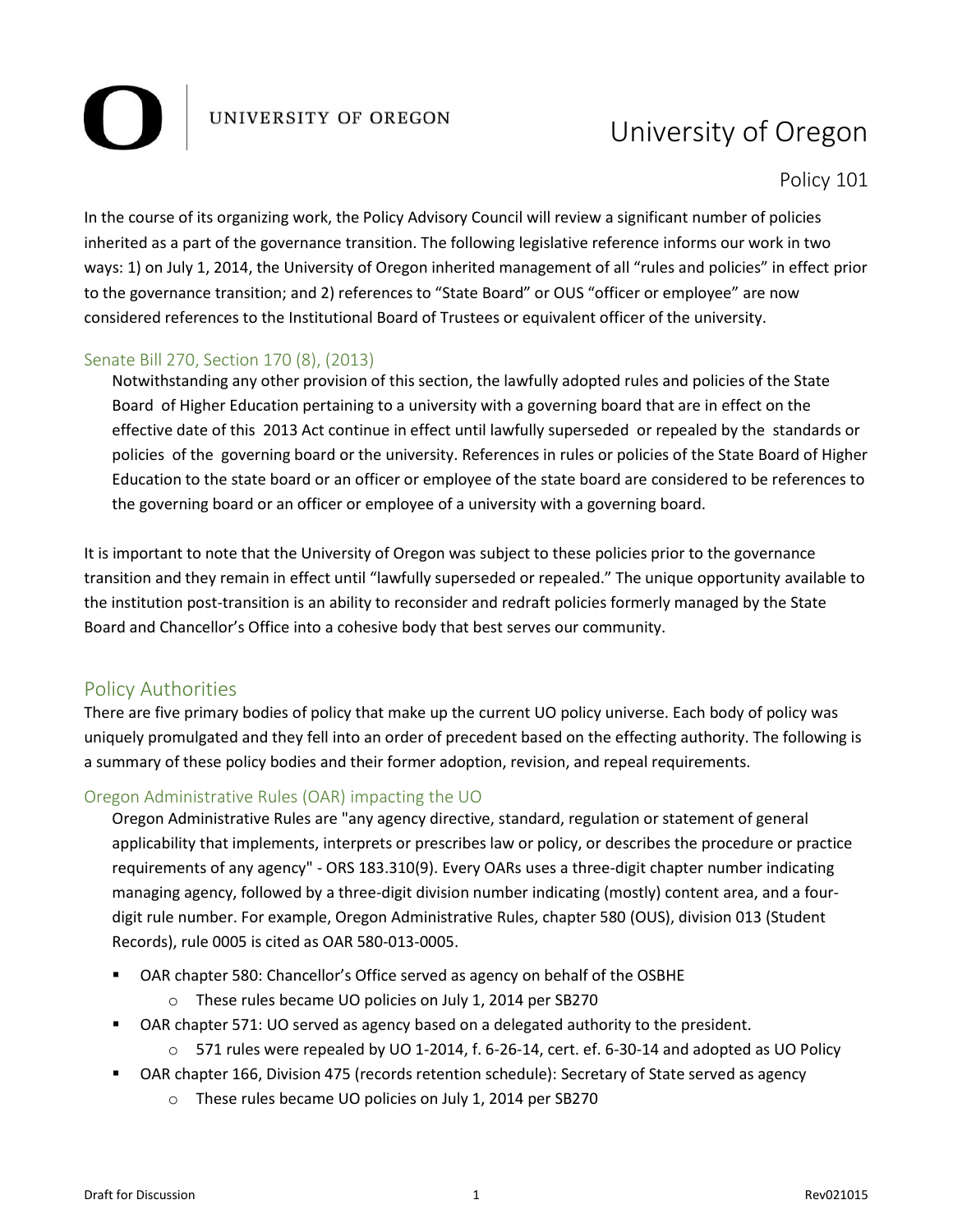#### *Former Adoption, Revision or Repeal Requirements*

Prior to the governance transition, system and institution-specific rules were promulgated, amended or repealed by a majority vote of the OSBHE or through delegated authority to university presidents using procedures outlined in the Oregon Administrative Law Manual. The University of Oregon is no longer subject to rule making processes.

#### Oregon State Board of Higher Education (OSBHE) Policies impacting the UO

Board of Higher Education policies were broad, strategic statements memorializing expectations for the Chancellor's Office or Oregon University System (OUS) institutions. Board policies were intended to communicate the fundamental strategic, fiduciary, and structural expectations of the Board.

#### *Former Adoption, Revision or Repeal Requirements*

OSBHE policies were formerly promulgated, amended or repealed by a majority vote of the Board.

#### Internal Management Directives (IMD) impacting the UO

Internal management directives were operational documents that memorialized operational or transactional authority, requirements, or expectations. Examples include, but are not limited to: business practices, human resources practices, and information technology practices.

#### *Former Adoption, Revision or Repeal Requirements*

IMDs were formerly promulgated, amended or repealed by the Chancellor or his/her authorized designee. Although an OSBHE standing committee or the Office of the Chancellor could, at its discretion, forward a proposed IMD to the full Board for consideration, the OSBHE did not consider management directives on a routine basis. A noted exception to this practice relates to IMDs pertaining to the Chancellor's authority or terms and conditions of his/her employment. In these cases, the directives were promulgated, amended or repealed by a majority vote of the State Board of Higher Education.

#### Fiscal Policy Manual (FPM) impacting the UO

The Fiscal Policy Manual was an online collection of system fiscal policies managed by the OUS Controller's Office. The manual directed common business practices across seven institutions and promoted compliance with federal, state, and system laws, rules and policy. Criteria for inclusion in the manual included:

- Broad application throughout the system
- Under the authority of the Senior Vice Chancellor for Finance and Administration
- Ensure compliance with applicable laws and regulations, promotes operational efficiencies, supports the System's mission, and/or reduces System risks
- Mandates actions or constraints and contains specific procedures for compliance
- Requires review and approval by the Board, the Budget and Finance Committee of the Board, the Investment Committee of the Board, or the Senior Vice Chancellor for Finance and Administration (or designee), depending upon delegated authority, for policy issuance

The OUS Controller's Division developed and maintained the Fiscal Policy Manual which was directed primarily to university business and financial administration.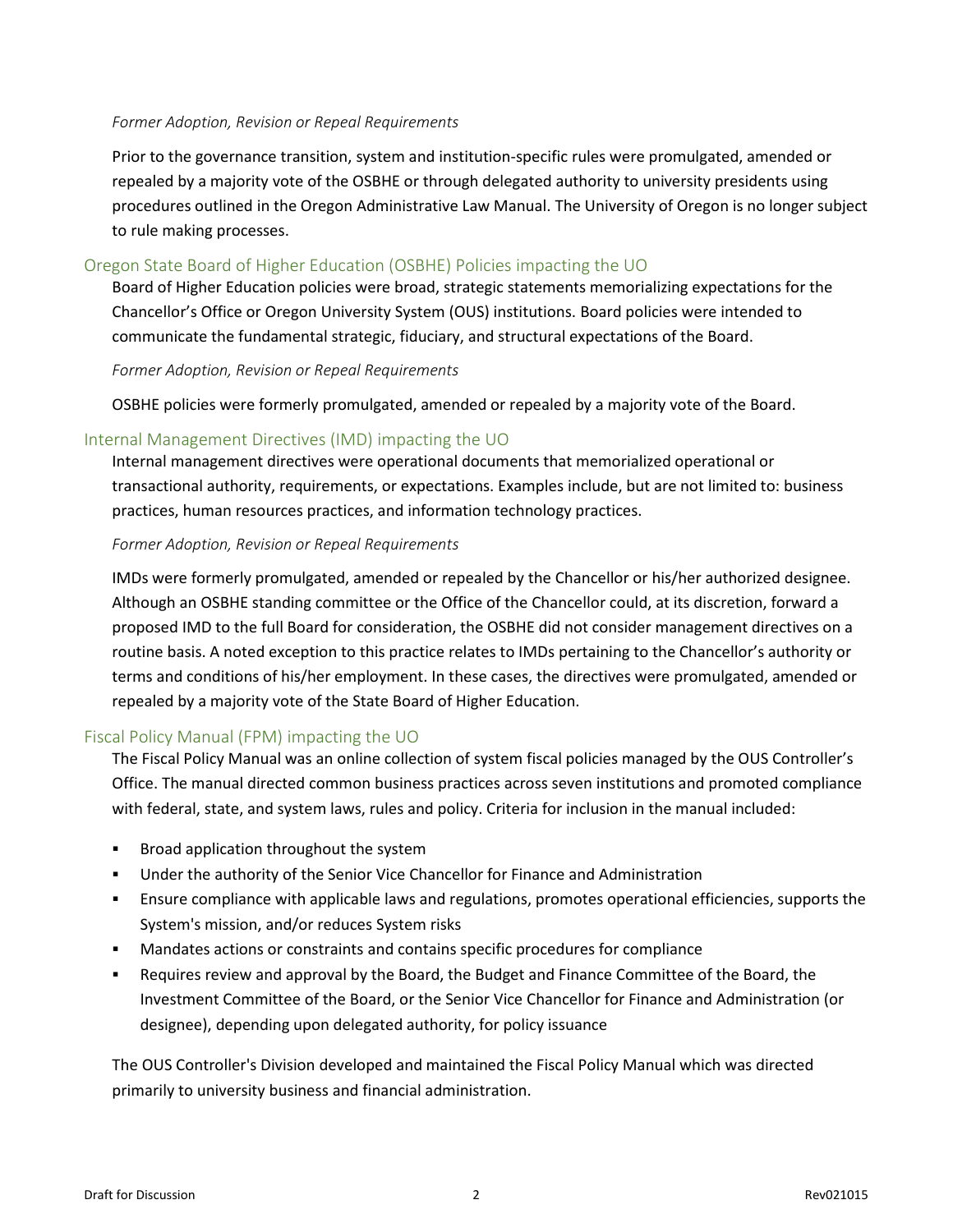#### *Former Adoption, Revision or Repeal Requirements*

Fiscal policies, depending on topic, were formerly enacted by the Board, Board F&A Committee, or Vice Chancellor of Finance and Administration. The Fiscal Policy Manual – an online policy library which included OARS, IMDs, Board Policies, etc. – was managed exclusively by the Controller's Division.

#### UO Policy Statements

Policy Statements are a set of basic principles or rules formulated and enforced by the University of Oregon to direct effective management and operation of the institution. Policy Statements are policies that affect the entire University. A document that pertains only to the operation of a specific unit within the University (college, school, department, office, etc.) is a Unit Policy.

Policy Statements must meet at least one of the following criteria:

- Seeks to ensure compliance with applicable laws, regulations, and standards;
- Has broad application or impact throughout the University; or
- Promotes consistency, operational efficiency, enhancement of the University's mission and/or mitigates significant institutional risk.

#### *Adoption, Revision or Repeal Requirements*

Policy Statements, because they create University-level policies, must be approved by the President or the Board of Trustees.

### Policy Considerations

#### University Senate

The University Senate, on behalf of the Statutory Faculty, develops policy for consideration by the University President. UO Constitution, Section 7, charges the University Senate with "effective execution of the authority delegated to it" by the Statutory Faculty "through appropriate Legislation, Policy Proposals, and Resolutions."

- **Legislation** is "limited to issues that relate to academic matters as commonly understood in higher education" and becomes "effective in 60 days unless otherwise specified" or vetoed by the University President. Legislation is not "policy" per se but may influence policy development.
- **Policy Proposals** may be generated by the University Senate and/or the administration.
	- Policies proposed by the administration are sent to the Senate President and reviewed by the Senate Executive Committee to "determine whether the proposal warrants being brought before the University Senate." The Senate President as a PAC member will help to guide this process point.
	- Policy proposals approved by the University Senate are "immediately forwarded to the President for his/her action" within 60 days. Senate-approved policies will be forwarded by the President to the PAC for review and recommendation to inform his/her actions.
- **Resolutions** are "unrestricted in scope" and guide institution activities. Resolutions are not "policy" but like legislation, may guide policy development.